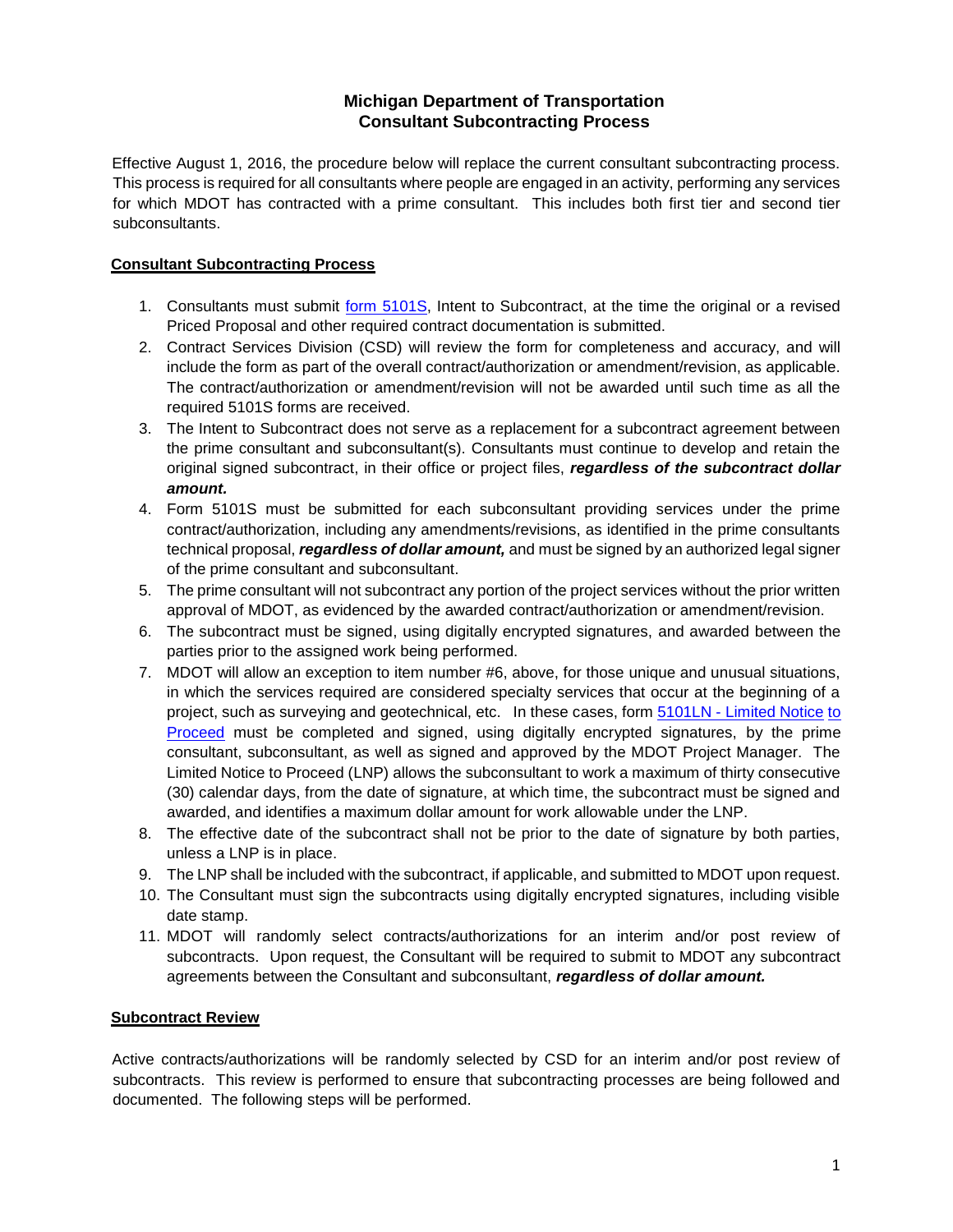- 1. A list of contracts/authorizations will be generated from the Contract Tracking System (CTRAK) on a quarterly basis. This report will include only those contracts/authorizations awarded during the quarterly reporting period that include subcontracts. The report will be generated 90 days from the end of each quarter, for the prior quarter.
- 2. Contracts/authorizations provided on the report will be randomly selected and reviewed for compliance with subcontract requirements. The percentage selected will be determined based on the total number of contracts/authorizations awarded that contain subcontracts and will be calculated with a 90% confidence level, or as determined with collaboration with FHWA, provided by the application, Raosoft.
- 3. MDOT will notify Consultants, via e-mail, that their contract/authorization has been randomly selected. Consultants will have five business days from the date of the notification to provide MDOT, via e-mail, all the subcontracts and subcontract amendments associated with the contract/authorization randomly selected. Failure to comply within the five business day time frame will result in a subcontract infraction.
- 4. CSD will review each subcontract for compliance with the MDOT requirements.
- 5. MDOT will review invoices to ensure that subcontracts have been signed prior to work commencing.
- 6. A Quarterly Report will be provided to OCA and FHWA.

### **Non-Compliance with Subcontracting Requirements**

Failure to provide subcontracting documents to MDOT within the required time frame, and/or noncompliance with the subcontracting requirements will be tracked, and notification of infractions will be sent to the prime consultant via e-mail and hard copy. The consultant will be requested to bring the subcontract in question into compliance, within fourteen (14) calendar days, and resubmit it to MDOT. Failure to secure and provide subcontracts for services provided by subconsultants, or contractors, is a violation of the Prime Contract. Non-compliance with the terms and conditions of the Prime Contract and/or any subcontract may lead to costs not being paid, up to and including termination of the services. Infractions may result in submittal to the Contract Performance Evaluation Review (CPER) team for review and action, as well as possible recommendations to the Prequalification Committee up to and including the loss of prequalification. With one infraction MDOT will generally request subcontracts be submitted by the Prime Consultant, in the subsequent quarters for review in addition to the randomly selected contracts/authorizations. If MDOT determines not to add additional reviews in subsequent quarters, the reason for this decision will be documented in sufficient detail to allow others to draw the same conclusion.

Infractions may include, but are not limited to the following:

- 1. Omissions of information
- 2. Modification of required contract language
- 3. Language changes that violate the Prime Consultant's Contract with MDOT
- 4. Failure to provide a subcontract agreement, as requested, within the required time frame
- 5. Subcontract not awarded prior to work commencing, or lacking a LNP.
- 6. Subcontractor is not MDOT prequalified in the work categories identified in the subcontract
- 7. Compliance with the 60% maximum subcontracting limit (Tier I)
- 8. Compliance with the 50% maximum sub-subcontracting limit (Tier II)
- 9. Compliance with the DBE participation percentage
- 10. Compliance with the terms and conditions of the prime contract
- 11. Compliance with all items identified on ['MDOT's Subcontract Checklist and](http://www.michigan.gov/documents/mdot/mdot_subcontract_checklist_and_payment_examples_355439_7.pdf) Payment Exampl[e'.](http://www.michigan.gov/documents/mdot/mdot_subcontract_checklist_and_payment_examples_355439_7.pdf)